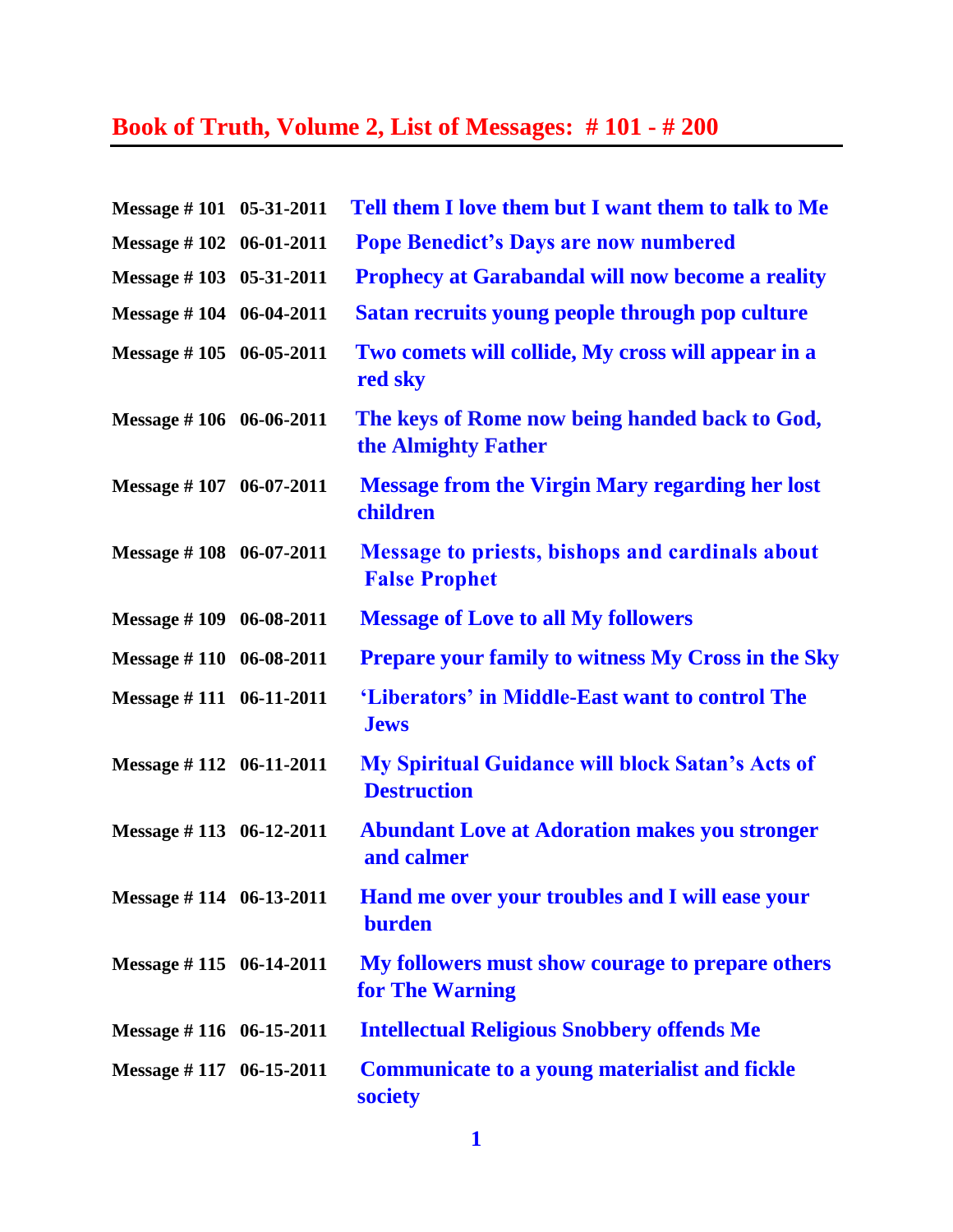| Message #118 06-20-2011     | My Children will face Me for the first time during<br><b>The Warning</b>                                                                               |
|-----------------------------|--------------------------------------------------------------------------------------------------------------------------------------------------------|
| Message #119 06-22-2011     | <b>Message from Virgin Mary about communicating</b><br>to Young People                                                                                 |
| Message $\#$ 120 06-22-2011 | The Warning will prove that God Exists                                                                                                                 |
| Message $\#$ 121 06-23-2011 | <b>Ordinary People, Good People Turn their Backs on</b><br><b>Me</b>                                                                                   |
| Message $\#$ 122 06-25-2011 | People don't know what their soul is – the answer<br>is simple                                                                                         |
| Message $\#$ 123 06-25-2011 | First Message from God the Father – The time has<br>come now for Me to reclaim My Glorious<br>Kingdom – New Paradise on earth will last 1,000<br>years |
| Message $\#$ 124 06-25-2011 | Virgin Mary - Satan loses his power when My<br><b>Rosary is recited</b>                                                                                |
| Message $\#$ 125 06-26-2011 | The Warning is a Manifestation of My Divine<br><b>Mercy given to Sr. Faustina</b>                                                                      |
| Message $\#$ 126 06-28-2011 | Continue to spread My word - I am sending you<br>many volunteers                                                                                       |
| Message #127 06-29-2011     | Confess your sins now $-$ do not be frightened                                                                                                         |
| Message #128 06-30-2011     | Don't allow the human failings of My Church turn<br>your back on Me                                                                                    |
| Message #129 07-01-2011     | <b>Prayer can avert disharmony in the world</b>                                                                                                        |
| Message #130 07-02-2011     | <b>Battle Satan mounting to discredit these messages</b><br>is intensifying                                                                            |
| Message #131 07-03-2011     | <b>Atheists and Scientists will say that The Warning</b><br>was an illusion                                                                            |
| Message #132 07-05-2011     | For My Followers who denounce these messages                                                                                                           |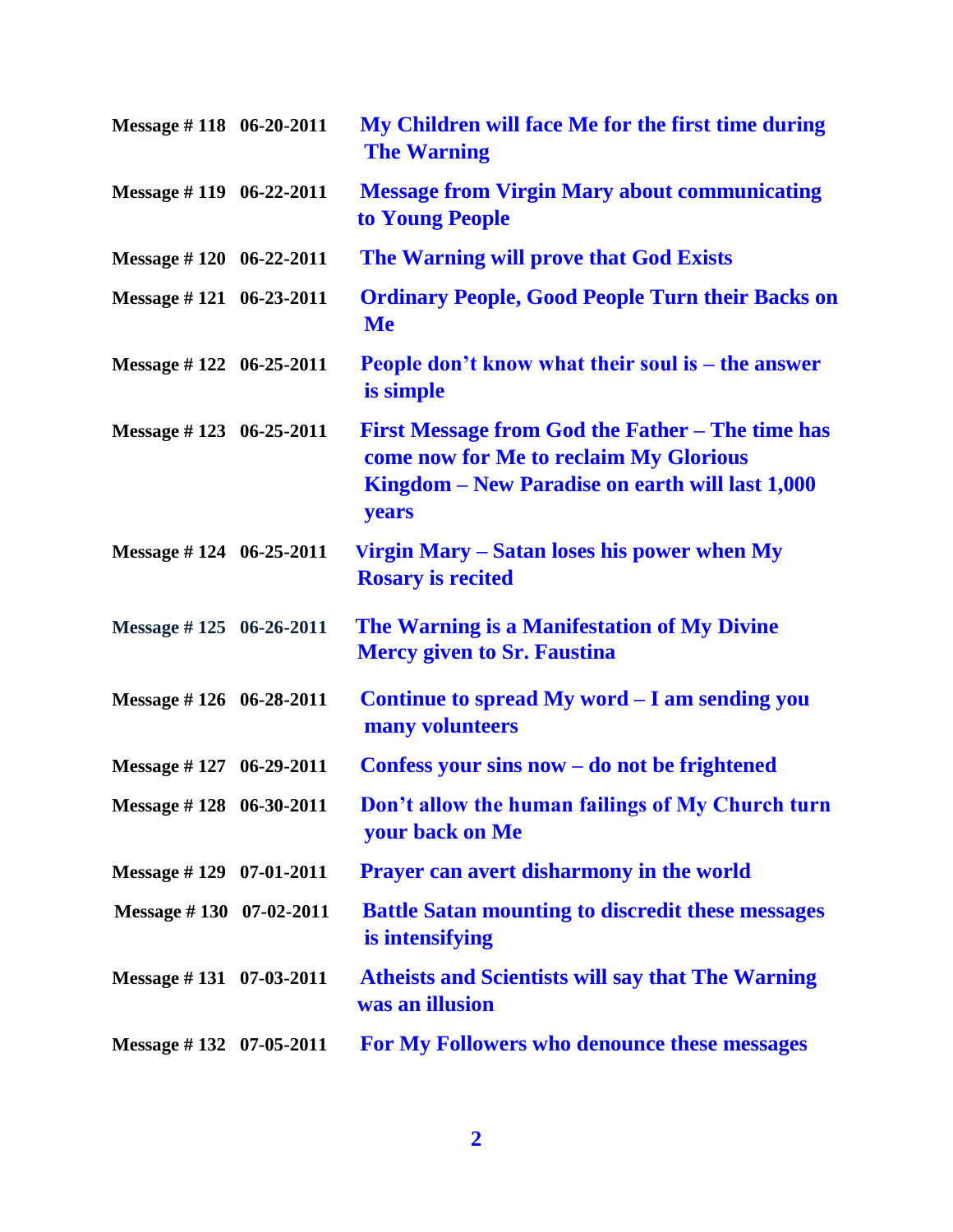| Message #133 07-06-2011     | <b>Importance of Sacraments – Marriage and First</b><br><b>Holy Communion</b>                |
|-----------------------------|----------------------------------------------------------------------------------------------|
| Message #134 07-07-2011     | Narcissism an evil epidemic present in the world<br>today                                    |
| Message #135 07-08-2011     | <b>Eternal Father will prevent New World Order</b><br>from final persecution of His Children |
| Message #136 07-09-2011     | Let My Sacred Servants know the content of them<br>so they can prepare their flock           |
| Message #137 07-10-2011     | Do not be frightened, conversion will create a great<br>sense of love and peace              |
| Message #138 07-13-2011     | Call on high profile personalities to spread my<br>word                                      |
| Message #139 07-14-2011     | <b>My Messages will bring tears of conversion</b>                                            |
| Message #140 07-15-2011     | <b>Execution, Euthanasia, Abortion and Suicide</b>                                           |
| Message #141 07-16-2011     | Unite your families to enjoy the New Paradise on<br><b>Earth</b>                             |
| Message #142 07-17-2011     | Any man who claims to be Me is a liar, for I will<br>never manifest myself in man            |
| Message #143 07-19-2011     | <b>Your weapon of choice is your love for Me</b>                                             |
| Message #144 07-20-2011     | You are now in the middle of the Tribulation –<br><b>Latter half end of 2012</b>             |
| Message $\#$ 145 07-23-2011 | <b>August 2011, Salvation of Souls month</b>                                                 |
| Message $\#$ 146 07-23-2011 | No man will fail to hear My Son's Word before the<br>time comes for His return               |
| Message #147 07-24-2011     | God the Father will destroy those who plot to<br>overthrow currencies                        |
| Message $\#$ 148 07-25-2011 | <b>Call to priests and nuns in the Roman Catholic</b><br><b>Church</b>                       |
| Message $\#$ 149 07-25-2011 | Satan is powerless against my devoted followers                                              |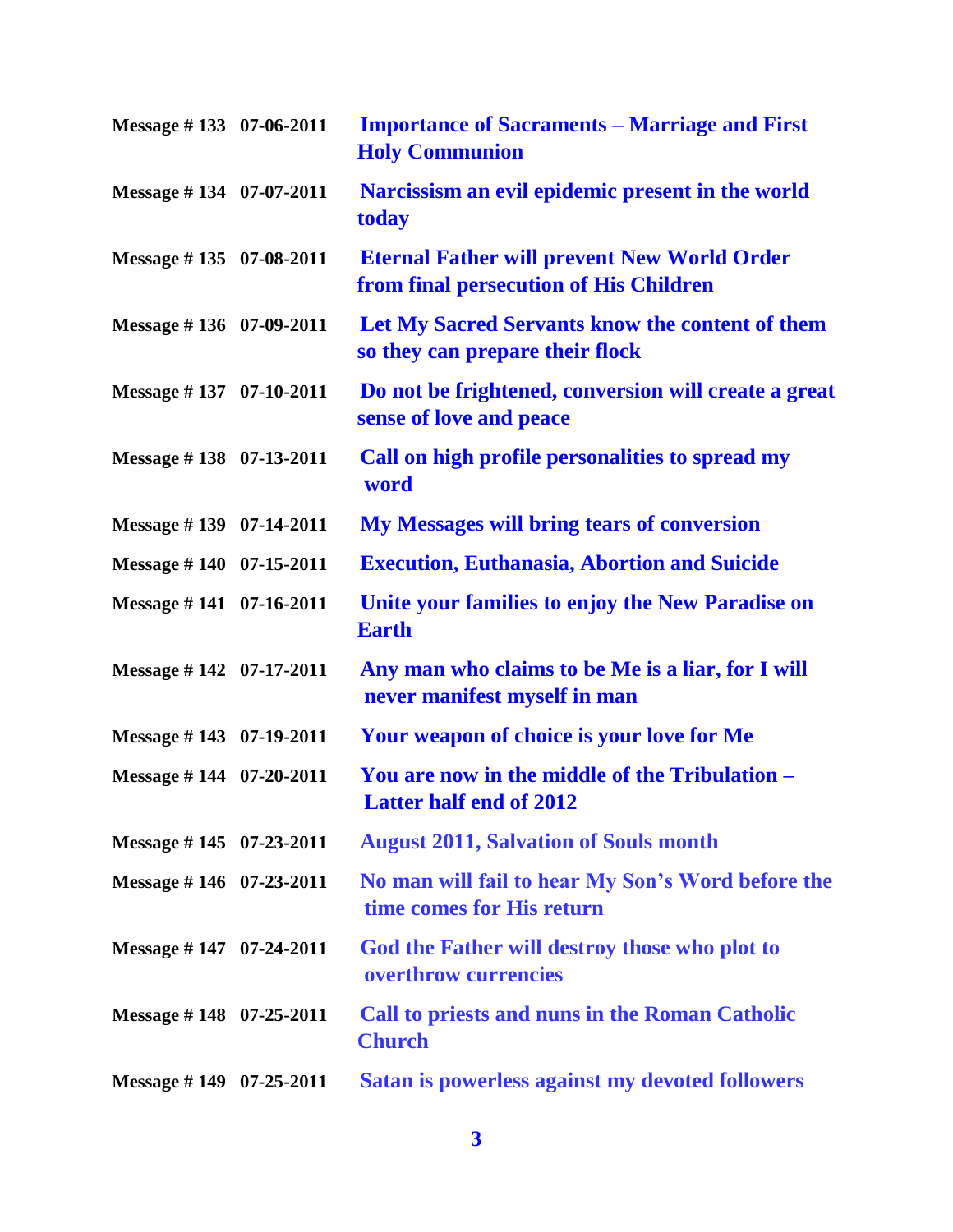| Message #150 07-28-2011           | <b>Message Virgin Mary 'Victim Soul'</b>                                                |
|-----------------------------------|-----------------------------------------------------------------------------------------|
| Message #151 07-28-2011           | <b>Pray for the souls of those facing damnation who</b><br>will not survive The Warning |
| Message $\#$ 152 07-30-2011       | You do not belong to Satan; you belong to Me and<br><b>My Eternal Father</b>            |
| Message #153 08-01-2011           | <b>Be Prepared at all times</b>                                                         |
| Message #154 08-01-2011           | <b>Questions to Jesus</b>                                                               |
| Message #155 08-02-2011           | God the Father One of most urgent messages to<br>mankind                                |
| Message #156 08-03-2011           | Message from Virgin Mary - I will appear only a<br>few more times in the world          |
| Message #157 08-04-2011           | My birthday is a very special feast day                                                 |
| Message #158 08-04-2011           | Time for waiting – tell others to know what to<br>expect                                |
| Message $\#$ 159 08-07-2011       | God the Father – the role of suffering                                                  |
| Message #160 08-08-2011           | Children, do not become discouraged by tales of<br>despair facing mankind               |
| Message #161 08-09-2011           | Turmoil in the world caused by the lack of love for<br><b>Me</b>                        |
| Message $\# 162 \quad 08-10-2011$ | <b>Fear of The Warning is not something I encourage.</b>                                |
| Message #163 08-10-2011           | <b>Pray for those who cannot see beyond material</b><br>gain                            |
| Message $\# 164$ 08-12-2011       | My followers have now been given the gift of<br>intercession                            |
| Message #165 08-13-2011           | God created the world – no other planet can be<br>inhabited by man                      |
| Message $\# 166$ 08-14-2011       | Enjoy the glorious life that awaits you for 1,000<br>years                              |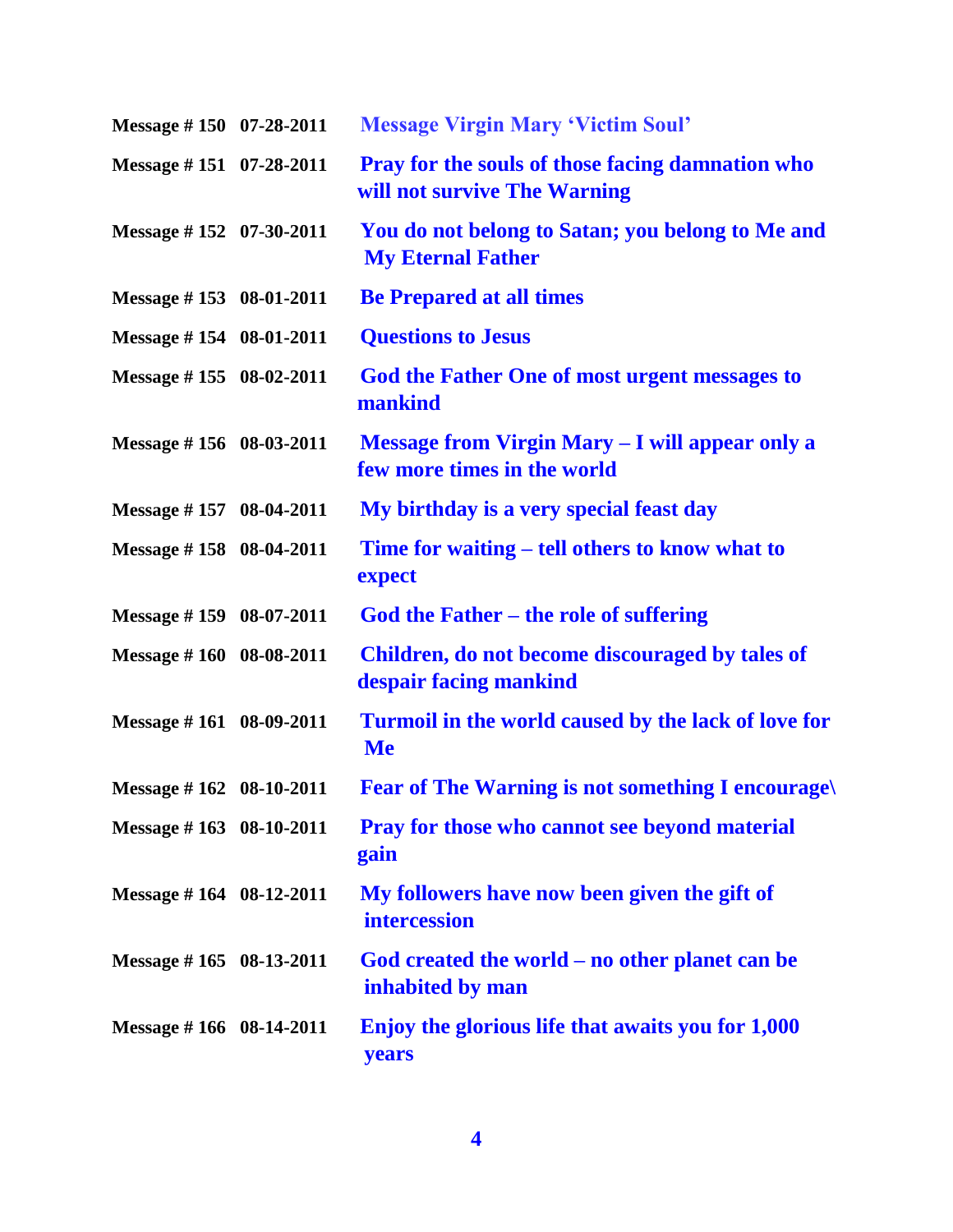| Message #167 08-15-2011 | <b>Help Me Save all Young people – the most</b><br>vulnerable in your society                 |
|-------------------------|-----------------------------------------------------------------------------------------------|
| Message #168 08-17-2011 | How to ask Me to help you resolve your worries                                                |
| Message #169 08-18-2011 | The Great Tribulation is being mitigated through<br>prayer                                    |
| Message #170 08-19-2011 | What is it that encourages young people to be so<br>ashamed of Me?                            |
| Message #171 08-21-2011 | Money and too much of it corrupts the soul                                                    |
| Message #172 08-22-2011 | Evil is presented as being good while good is<br>presented as evil                            |
| Message #173 08-23-2011 | No sin is so grave that it cannot be forgiven                                                 |
| Message #174 08-24-2011 | <b>Prophecies foretold through this prophet now</b><br>unfold                                 |
| Message #175 08-25-2011 | <b>Climatic Chaos will now be experienced by a</b><br>number of countries. My Father is angry |
| Message #176 08-27-2011 | Message to the Clergy – do not allow bullying by<br>secular societies                         |
| Message #177 08-28-2011 | Many souls are perishing in Hell because of the sin<br>of pornography                         |
| Message #178 08-28-2011 | Those who proclaim My True Word through<br>visionaries will be ridiculed                      |
| Message #179 08-29-2011 | God The Father 'My hand will fall with force on<br>nations who legalize abortion'             |
| Message #180 08-30-2011 | <b>Chose people you know and come before My</b><br><b>Father's throne to save them</b>        |
| Message #181 08-31-2011 | My army will swell to a group of over 20 million                                              |
| Message #182 09-03-2011 | How hard it is to climb the stairway to Paradise                                              |
| Message #183 09-04-2011 | Loving your neighbor as yourself is much more<br>difficult than you think                     |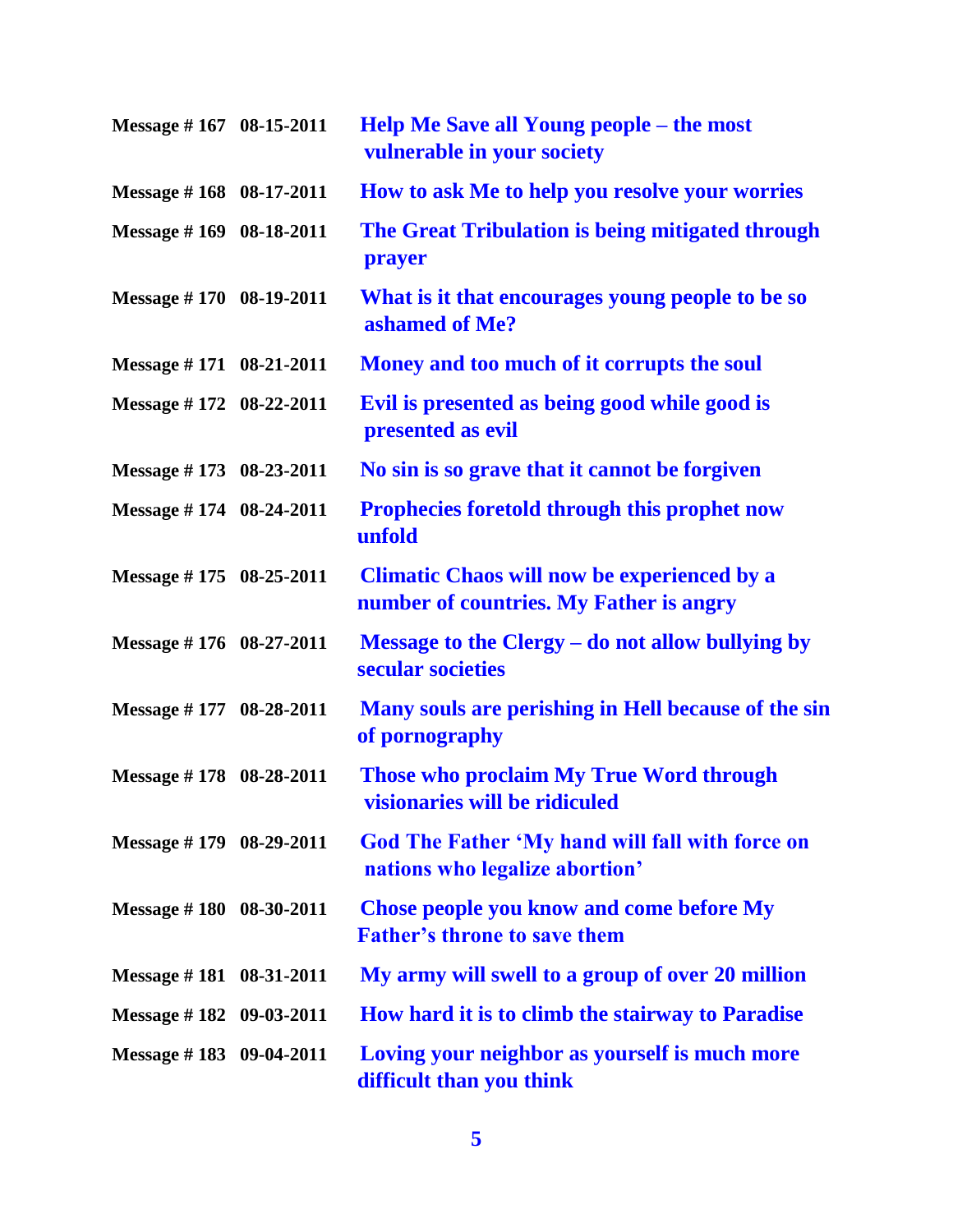| Message #184 09-04-2011     | Virgin Mary Message – Abandonment as a victim<br>soul                                  |
|-----------------------------|----------------------------------------------------------------------------------------|
| Message $\#$ 185 09-05-2011 | <b>Hold Divine Mercy Vigils now – The Warning is</b><br><b>Close</b>                   |
| Message $\# 186$ 09-06-2011 | As the faith of My followers becomes stronger,<br>attacks on them increase             |
| Message #187 09-06-2011     | <b>Virgin Mary: Always listen to your heart</b>                                        |
| Message #188 09-07-2011     | Do not be fearful of The Warning, await it with joy                                    |
| Message #189 09-10-2011     | <b>Never threaten others in My Name</b>                                                |
| Message #190 09-11-2011     | No matter what your religion there is only one God                                     |
| Message #191 09-12-2011     | <b>Chastisement can be mitigated through prayer</b>                                    |
| Message #192 09-13-2011     | <b>Changes to be introduced in the Church which will</b><br>contradict the word of God |
| Message $\#$ 193 09-14-2011 | <b>Ask for the Gif of Suffering</b>                                                    |
| Message #194 09-15-2011     | The Truth is usually treated with extreme caution<br>and outright dismissal            |
| Message #195 09-17-2011     | <b>Times of Peace and Glory almost here</b>                                            |
| Message #196 09-18-2011     | <b>Classic Error made when trying to become closer</b><br>to Me                        |
| Message #197 09-19-2011     | The most important event since My Resurrection                                         |
| Message $\#$ 198 09-21-2011 | Doubts make you stronger in your love for Me                                           |
| Message $\#$ 199 09-21-2011 | <b>Fortune Telling does not come from Me</b>                                           |
| Message # 200 09-22-2011    | Sorrow at loss of My children who want nothing to<br>do with Me                        |